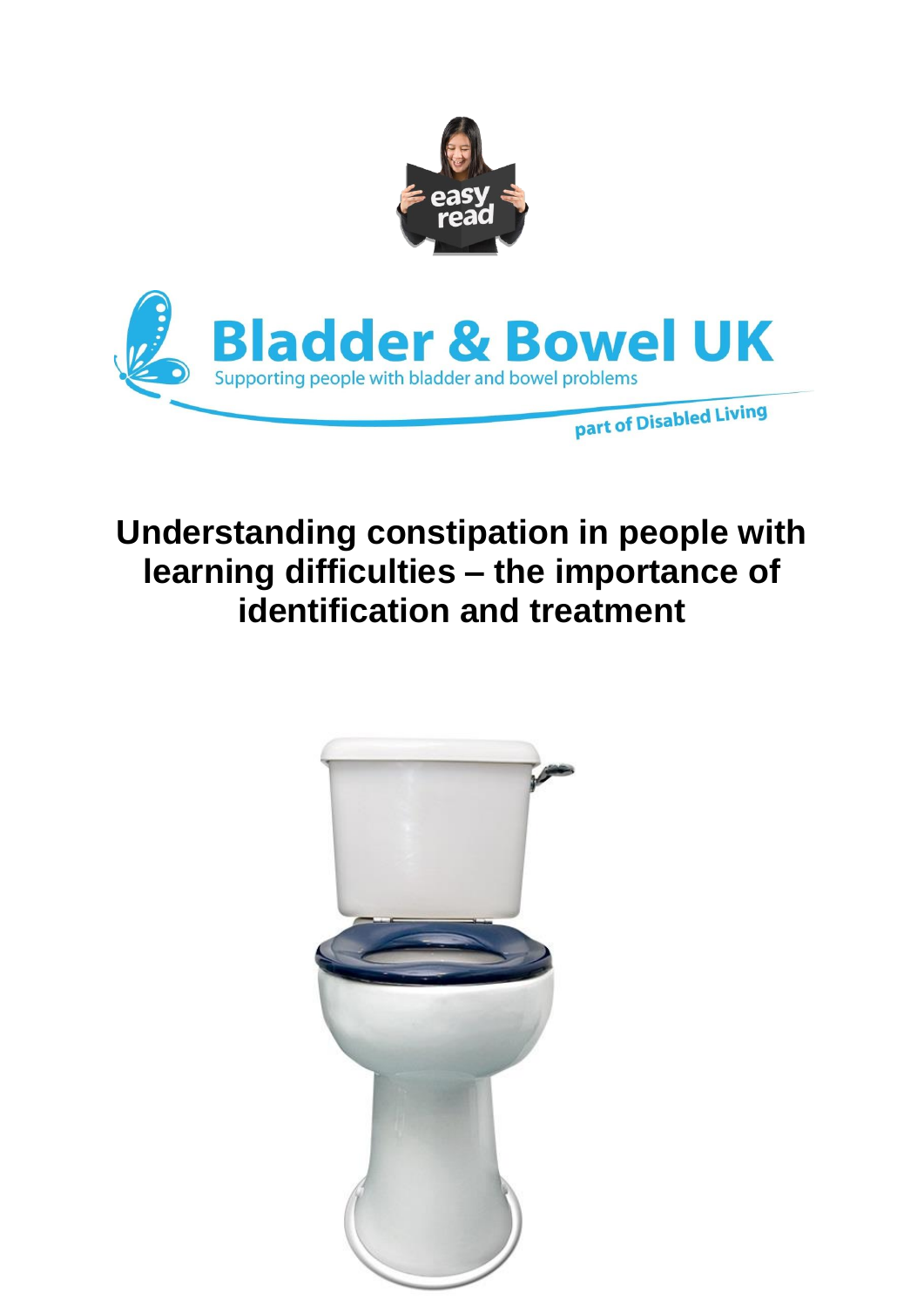# **Constipation in people with learning difficulties**

### What is constipation?

Constipation is a condition when stools (poo) are passed infrequently or are difficult to pass.

Most individuals open their bowels daily or at least 3-4 times per week, so a frequency of less than that could indicate an individual is developing constipation.

However it is not just the frequency of stools that is important, it is the consistency as well. If someone is passing hard stools on a frequent basis and this is not treated it will eventually lead to the individual becoming reluctant to go to the toilet because of discomfort.

It is important to remember that the symptoms can vary between individuals and some people can pass soft stools every day and still be constipated.

### How common is it?

Constipation affects up to 30% of the general adult population. However we know that individuals with learning difficulties have an increased risk, with some studies reporting it being a problem for up to 70% of people with learning disabilities.

### What causes constipation?

There are a number of factors that can cause constipation including:

- Not eating enough fruit and vegetables (fibre)
- Not drinking enough water-based fluid
- Not having enough exercise
- Ignoring the need to open the bowels (which can happen if the individual is passing stools which are hard and uncomfortable, or has a fear of the toilet)
- Previous medical history
- Some medications
- Illnesses that cause dehydration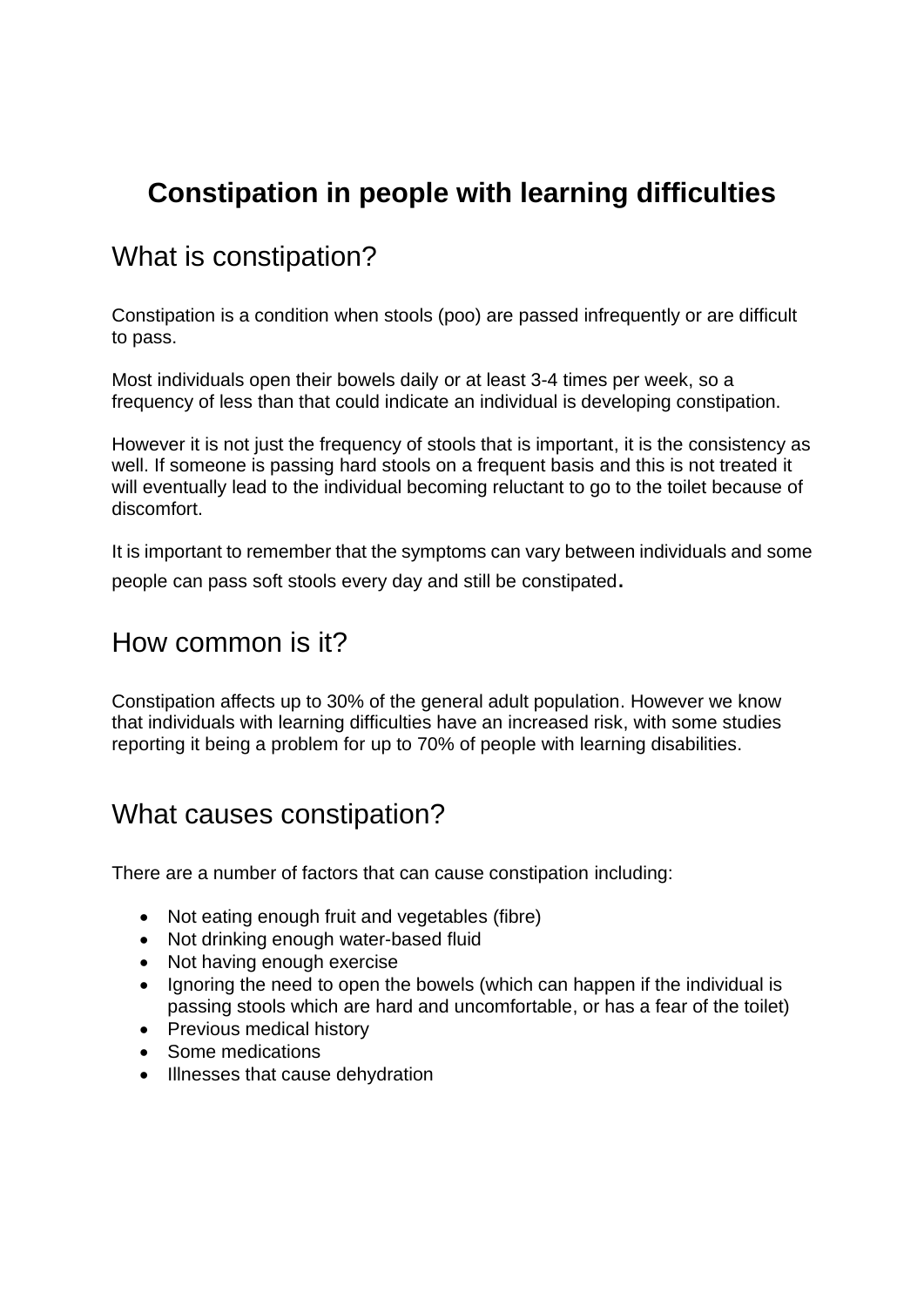### Why is it more common in people with learning difficulties?

Constipation is more common in people with learning difficulties for a number of reasons:

#### **Lack of understanding of the importance of going to the toilet**

Individuals with learning difficulties may not understand the importance of opening their bowels regularly and may ignore the urge to stool. As a result constipation can easily develop.

#### **Not drinking enough and poor diet**

We all need to drink around 2 litres of, preferably water based, fluids per day and eat at least 5 portions of fruit and vegetables. Inadequate fluid intake and not eating enough fibre can be a contributory factor to constipation. Fussy eating or a restricted diet is common in people with learning difficulties

#### **Reduced mobility and lack of exercise**

Lack of exercise is a known contributory factor for constipation. A number of individuals, such as those with Down's syndrome for example, have poor muscle tone which is also a risk factor.

#### **Side effects of some medications**

It is well known that certain prescribed medications can cause constipation, as some of their side effects include slowing down the movement of the bowel. Individuals with a learning difficulty are more likely to take medication, such as antipsychotics, antidepressants and anticonvulsants, which can all have a negative effect on bowel movements.

#### **Anxiety**

Some individuals with learning difficulties have increased levels of anxiety, particularly around using unfamiliar toilets. Those with sensory issues might be frightened of public toilets because of different noises, especially hand driers, lighting etc. Also if they have had experiences of passing hard stools, which hurt them, they may be fearful of going to the toilet again.

### How will I know if someone has a problem with constipation?

If the person you are caring for has any of the following problems then it could be a symptom of underlying constipation:

- Having to strain to pass a stool
- Not having a bowel movement for 3 days
- Streaks of blood on the stool or toilet paper (usually as a result of passing a large hard stool)
- Complaints of abdominal pain that improves once they have been to the toilet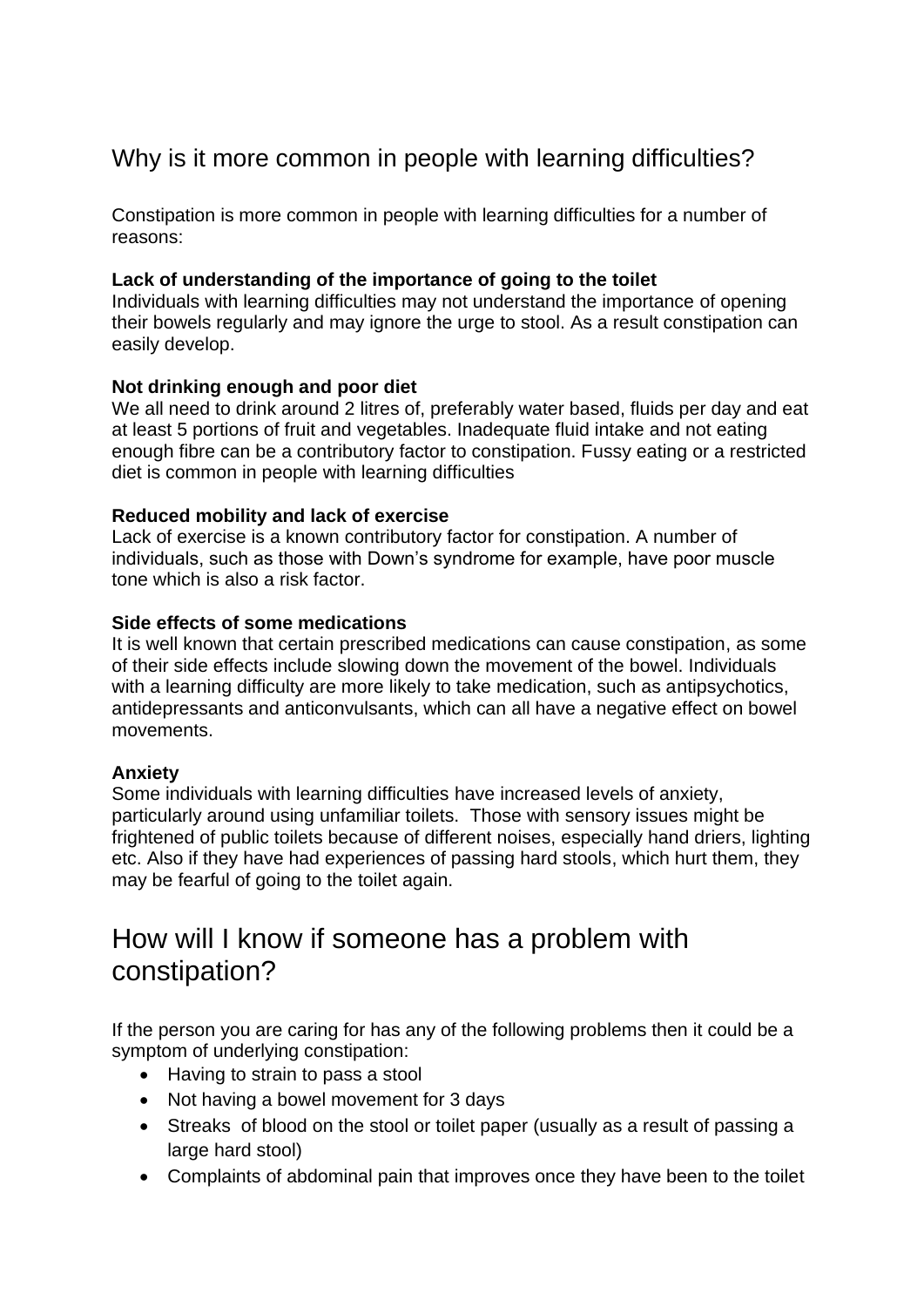- Starting to soil when they have previously been clean
- Passing hard stools (type one to three on the Bristol stool chart, below)

The consistency of the stool is just as important as how often the stools are passed. A type 4 stool is what people should aim for. Type 2 or 3 stools can be hard and difficult to pass which can lead to constipation if the individual continually puts off going to the toilet because of the discomfort when their bowels are opened.

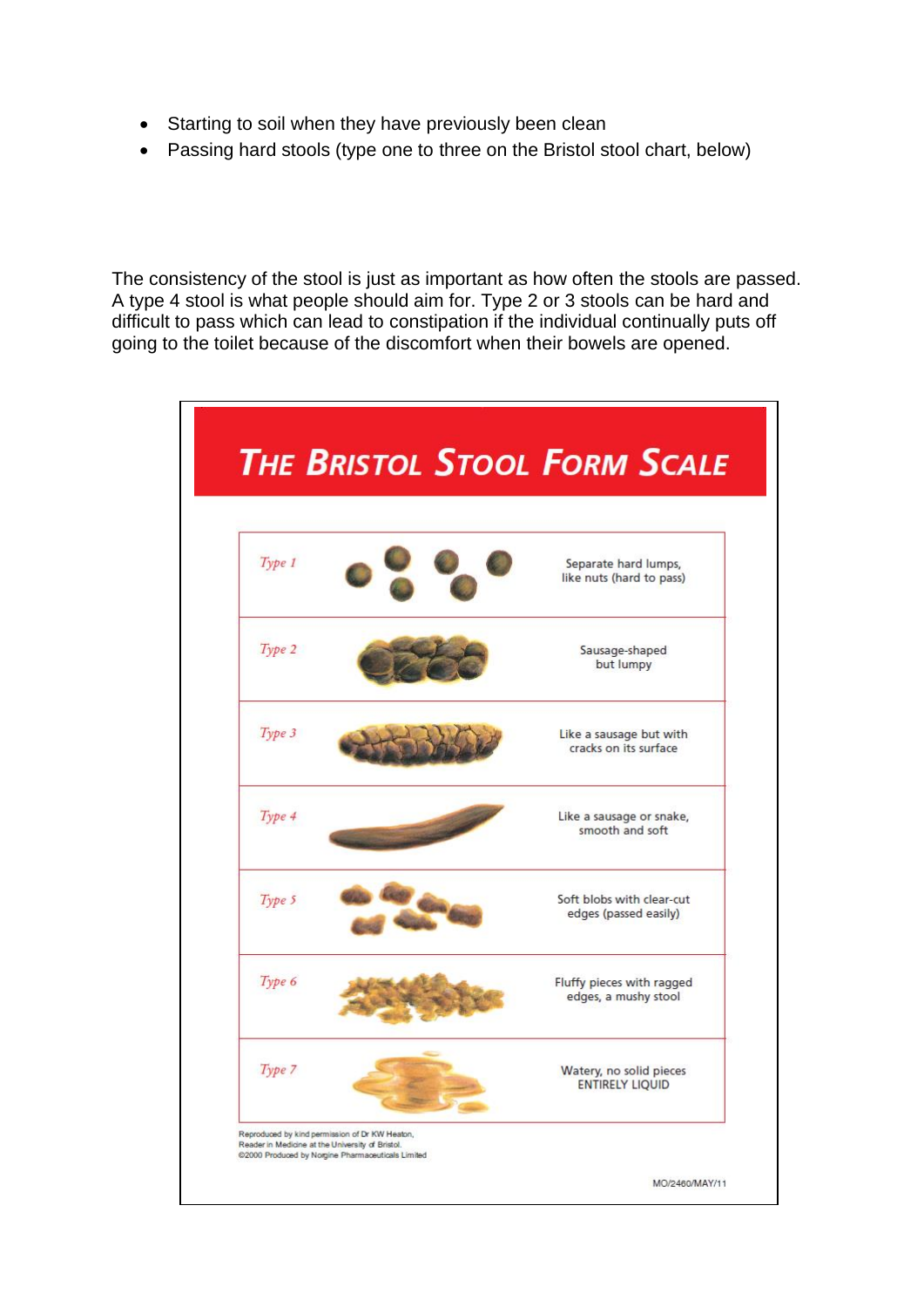## Why is it important to treat constipation?

It is important to treat constipation as soon as it is recognised, as untreated it can lead to faecal impaction. Faecal impaction happens when hard stool builds up in the bowel and rectum so that it effectively prevents passage of normal stool. If the stool continues to build up then it can cause severe problems, such as nausea, abdominal pain and uncontrollable faecal incontinence (overflow soiling), or even eventually death.

### What treatments are available?

Treatment of constipation is relatively easy and involves laxative therapy as well as lifestyle changes.

If you suspect someone you care for has a problem with constipation then it is important that you seek medical advice as soon as possible, from either your local nurse or GP. They will then arrange for the individual to be assessed and prescribed the most appropriate treatment

#### **Laxatives**

There are two main types of laxatives:

**Softeners** which as the name suggests help to keep the stool soft as well as stimulating natural peristalsis (movement of the stool through the bowel) and making the stool easier to pass. Examples include lactulose and macrogols (e.g. Movicol).

**Stimulants** which help increase peristalsis and move the stool through the bowel. Examples include senna, bisacodyl and sodium picosulfate.

Once laxatives have been prescribed it is important that they are taken as directed and continued until advised otherwise by a healthcare professional. Laxative treatment often quickly improves the symptoms of constipation, however this does not mean that the constipation has completely resolved or the bowel has recovered. As a result it is important to continue to take the laxatives otherwise the constipation will come back again. Some individuals may have to take a regular dose of laxative long term. If you feel that the laxatives are not working, or making things worse then discuss this with the healthcare professional who prescribed them.

#### **Lifestyle changes**

- Ensuring at least 6 water-based drinks per day is important as well as encouraging a diet including a range of fruit and vegetables.
- Encourage exercise
- Try and put in place a routine of sitting on the toilet for example 20 minutes after breakfast or the evening meal
- Ensure correct position on the toilet with the feet flat and knees slightly higher than the hips using a step or stool for the feet if necessary.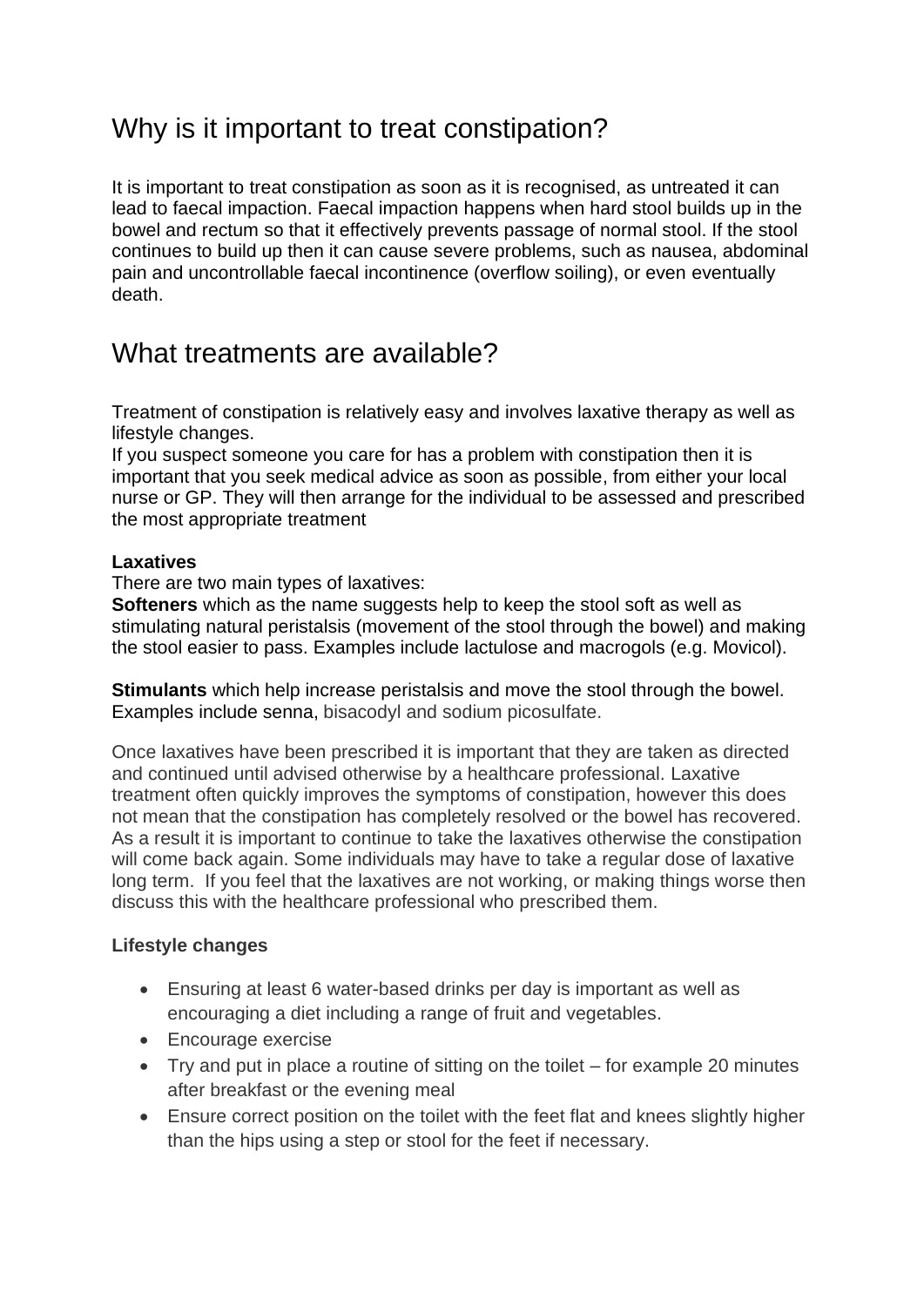